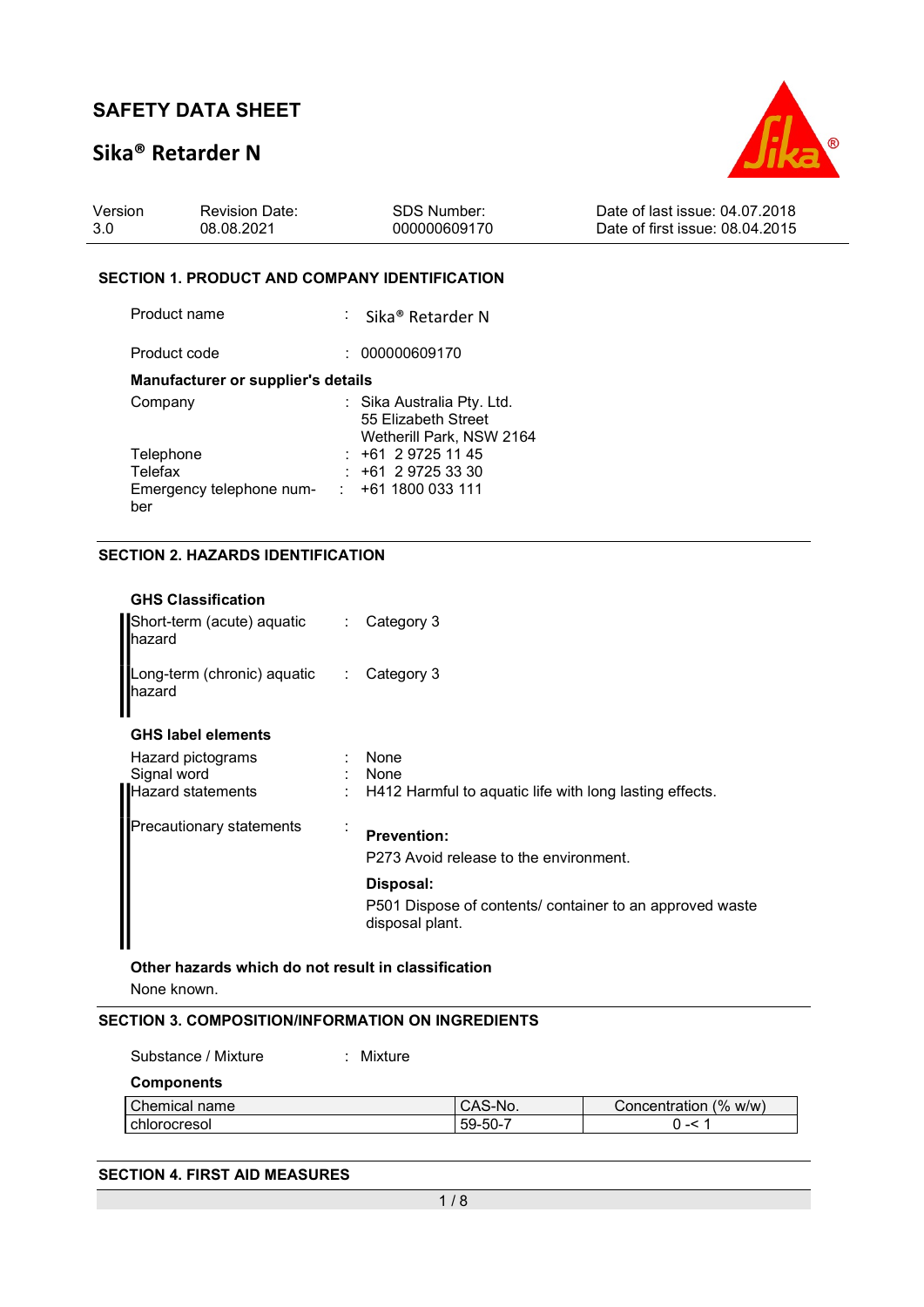# Sika® Retarder N



| Version<br>3.0 <sub>2</sub> |                         | <b>Revision Date:</b><br>08.08.2021                    | <b>SDS Number:</b><br>000000609170                                                                                                                                 | Date of last issue: 04.07.2018<br>Date of first issue: 08.04.2015 |  |
|-----------------------------|-------------------------|--------------------------------------------------------|--------------------------------------------------------------------------------------------------------------------------------------------------------------------|-------------------------------------------------------------------|--|
|                             | General advice          |                                                        | No hazards which require special first aid measures.                                                                                                               |                                                                   |  |
|                             | If inhaled              |                                                        | Move to fresh air.                                                                                                                                                 |                                                                   |  |
|                             | In case of skin contact |                                                        | Take off contaminated clothing and shoes immediately.<br>Wash off with soap and plenty of water.                                                                   |                                                                   |  |
|                             | In case of eye contact  |                                                        | Flush eyes with water as a precaution.<br>Remove contact lenses.<br>Keep eye wide open while rinsing.                                                              |                                                                   |  |
|                             | If swallowed            |                                                        | Clean mouth with water and drink afterwards plenty of water.<br>Do not give milk or alcoholic beverages.<br>Never give anything by mouth to an unconscious person. |                                                                   |  |
|                             | delayed                 | Most important symptoms<br>and effects, both acute and | : No known significant effects or hazards.<br>See Section 11 for more detailed information on health effects<br>and symptoms.                                      |                                                                   |  |
|                             |                         | Notes to physician                                     | Treat symptomatically.                                                                                                                                             |                                                                   |  |

### SECTION 5. FIREFIGHTING MEASURES

|                  | Suitable extinguishing media : Use extinguishing measures that are appropriate to local cir-<br>cumstances and the surrounding environment. |
|------------------|---------------------------------------------------------------------------------------------------------------------------------------------|
| ucts             | Hazardous combustion prod- : No hazardous combustion products are known                                                                     |
| ods              | Specific extinguishing meth- : Standard procedure for chemical fires.                                                                       |
| for firefighters | Special protective equipment : In the event of fire, wear self-contained breathing apparatus.                                               |

#### SECTION 6. ACCIDENTAL RELEASE MEASURES

| Personal precautions, protec-<br>tive equipment and emer-<br>gency procedures | For personal protection see section 8.                                                                     |
|-------------------------------------------------------------------------------|------------------------------------------------------------------------------------------------------------|
| Environmental precautions                                                     | No special environmental precautions required.                                                             |
| Methods and materials for<br>containment and cleaning up                      | Wipe up with absorbent material (e.g. cloth, fleece).<br>Keep in suitable, closed containers for disposal. |

### SECTION 7. HANDLING AND STORAGE

|                    | Advice on protection against : Normal measures for preventive fire protection. |
|--------------------|--------------------------------------------------------------------------------|
| fire and explosion |                                                                                |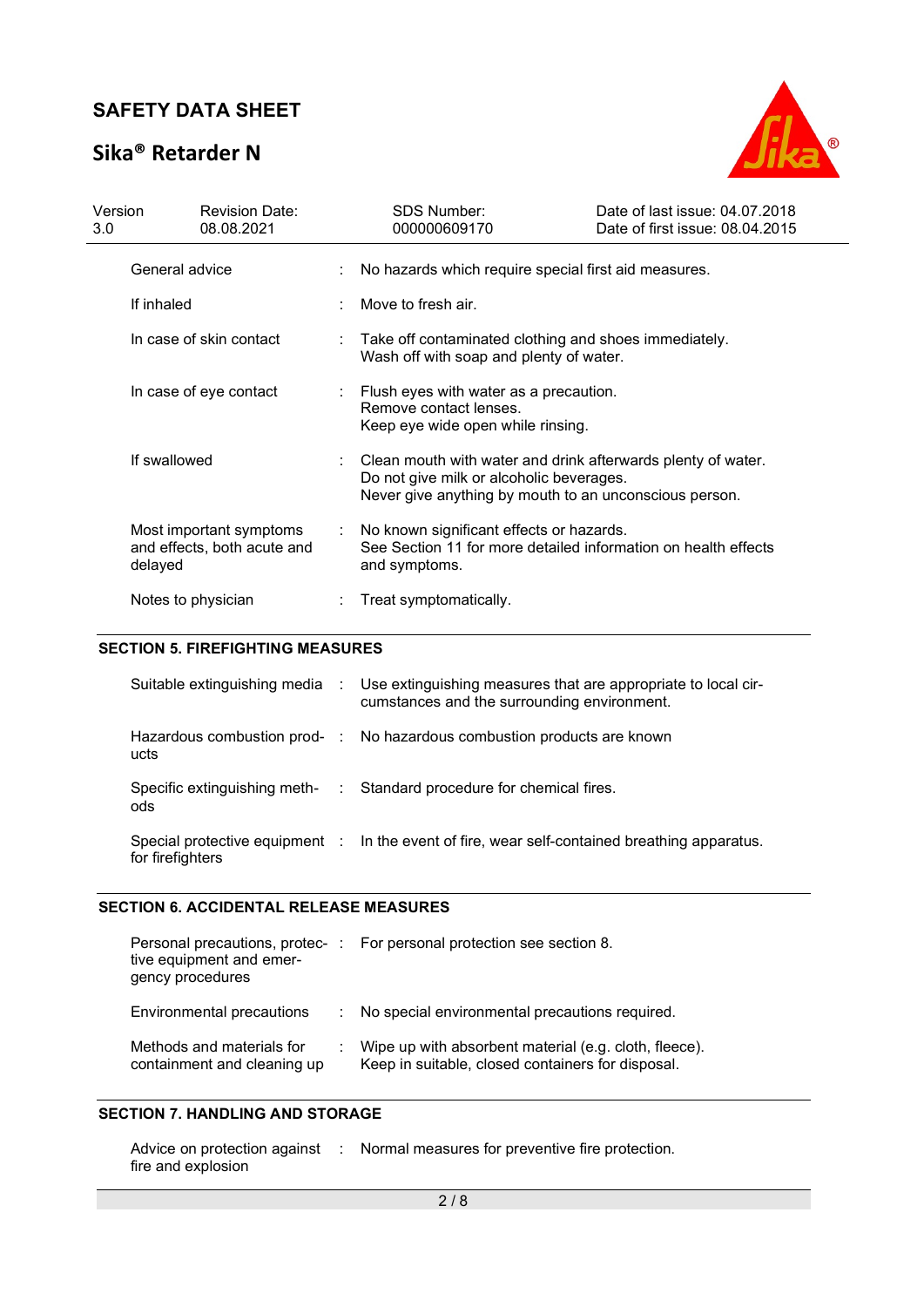# Sika® Retarder N



| Version<br>3.0          | <b>Revision Date:</b><br>08.08.2021 | SDS Number:<br>000000609170                                                                                                                           | Date of last issue: 04.07.2018<br>Date of first issue: 08.04.2015 |  |
|-------------------------|-------------------------------------|-------------------------------------------------------------------------------------------------------------------------------------------------------|-------------------------------------------------------------------|--|
| Advice on safe handling |                                     | For personal protection see section 8.<br>No special handling advice required.<br>Follow standard hygiene measures when handling chemical<br>products |                                                                   |  |
| Hygiene measures        |                                     | When using do not eat or drink.<br>When using do not smoke.                                                                                           |                                                                   |  |
|                         | Conditions for safe storage         | Keep container tightly closed in a dry and well-ventilated<br>place.<br>Store in accordance with local regulations.                                   |                                                                   |  |
|                         | Materials to avoid                  | No special restrictions on storage with other products.                                                                                               |                                                                   |  |

### SECTION 8. EXPOSURE CONTROLS/PERSONAL PROTECTION

### Components with workplace control parameters

Contains no substances with occupational exposure limit values.

| Appropriate engineering<br>controls |    | Use adequate ventilation and/or engineering controls to pre-<br>vent exposure to vapours.                                                                                                                                                                                                                                |
|-------------------------------------|----|--------------------------------------------------------------------------------------------------------------------------------------------------------------------------------------------------------------------------------------------------------------------------------------------------------------------------|
| Personal protective equipment       |    |                                                                                                                                                                                                                                                                                                                          |
| Respiratory protection              |    | : No special measures required.<br>Respirator selection must be based on known or anticipated<br>exposure levels, the hazards of the product and the safe<br>working limits of the selected respirator.                                                                                                                  |
| Hand protection                     |    | Chemical-resistant, impervious gloves complying with an<br>approved standard should be worn at all times when handling<br>chemical products if a risk assessment indicates this is nec-<br>essary.<br>Follow AS/NZS 1337.1<br>Recommended: Butyl rubber/nitrile rubber gloves.<br>Contaminated gloves should be removed. |
| Eye protection                      |    | Safety glasses                                                                                                                                                                                                                                                                                                           |
| Skin and body protection            | ÷. | Protective clothing (e.g. safety shoes, long-sleeved working<br>clothing, long trousers)<br>Follow AS 2210:3                                                                                                                                                                                                             |

### SECTION 9. PHYSICAL AND CHEMICAL PROPERTIES

| Appearance      | $:$ liquid                     |
|-----------------|--------------------------------|
| Colour          | $:$ yellow                     |
| Odour           | sweet                          |
| Odour Threshold | $\therefore$ No data available |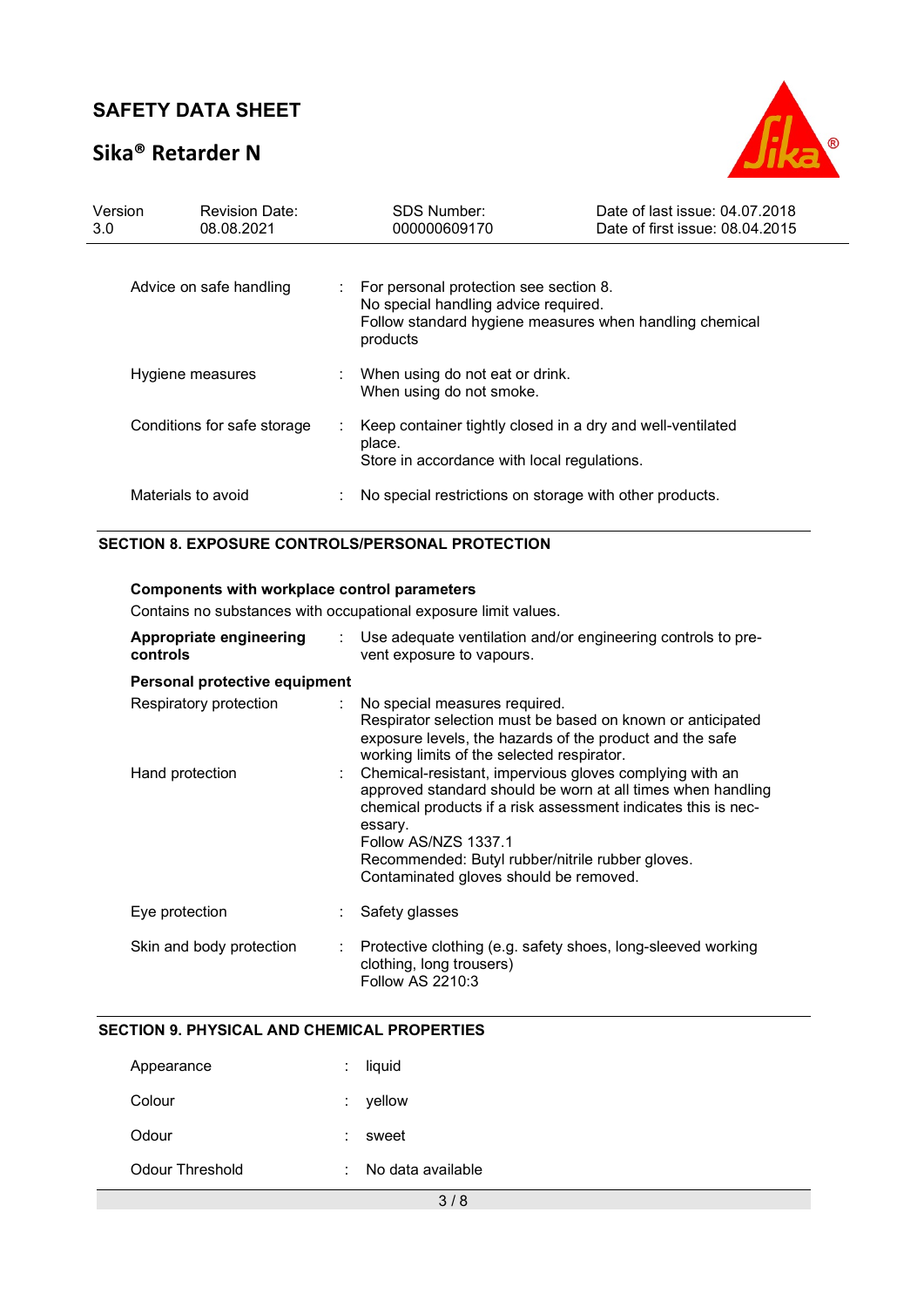# Sika® Retarder N



| Version<br>3.0 | <b>Revision Date:</b><br>08.08.2021                   |                | SDS Number:<br>000000609170                                                                                                         | Date of last issue: 04.07.2018<br>Date of first issue: 08.04.2015 |
|----------------|-------------------------------------------------------|----------------|-------------------------------------------------------------------------------------------------------------------------------------|-------------------------------------------------------------------|
|                |                                                       |                |                                                                                                                                     |                                                                   |
|                | pH                                                    |                | ca. 8.5                                                                                                                             |                                                                   |
|                | Melting point/range / Freezing :<br>point             |                | No data available                                                                                                                   |                                                                   |
|                | Boiling point/boiling range                           |                | No data available                                                                                                                   |                                                                   |
|                | Flash point                                           |                | Not applicable                                                                                                                      |                                                                   |
|                | Evaporation rate                                      |                | No data available                                                                                                                   |                                                                   |
|                | Flammability (solid, gas)                             | ÷              | No data available                                                                                                                   |                                                                   |
|                | Upper explosion limit / Upper<br>flammability limit   | $\sim 10^{-1}$ | No data available                                                                                                                   |                                                                   |
|                | Lower explosion limit / Lower :<br>flammability limit |                | No data available                                                                                                                   |                                                                   |
|                | Vapour pressure                                       |                | 23 hPa                                                                                                                              |                                                                   |
|                | Relative vapour density                               |                | No data available                                                                                                                   |                                                                   |
|                | Density                                               |                | ca. 1.05 g/cm3 (20 °C (68 °F))                                                                                                      |                                                                   |
|                | Solubility(ies)                                       |                |                                                                                                                                     |                                                                   |
|                | Water solubility                                      |                | soluble                                                                                                                             |                                                                   |
|                | Solubility in other solvents                          | ÷              | No data available                                                                                                                   |                                                                   |
|                | Partition coefficient: n-<br>octanol/water            |                | No data available                                                                                                                   |                                                                   |
|                | Auto-ignition temperature                             |                | No data available                                                                                                                   |                                                                   |
|                | Decomposition temperature                             | ÷              | No data available                                                                                                                   |                                                                   |
|                | Viscosity<br>Viscosity, dynamic                       |                | No data available                                                                                                                   |                                                                   |
|                | Viscosity, kinematic                                  |                | No data available                                                                                                                   |                                                                   |
|                | <b>Explosive properties</b>                           |                | No data available                                                                                                                   |                                                                   |
|                | Oxidizing properties                                  |                | No data available                                                                                                                   |                                                                   |
|                | Volatile organic compounds                            |                | Directive 2010/75/EU of 24 November 2010 on industrial<br>emissions (integrated pollution prevention and control)<br>Not applicable |                                                                   |

#### SECTION 10. STABILITY AND REACTIVITY

Reactivity **Reactivity** : No dangerous reaction known under conditions of normal use.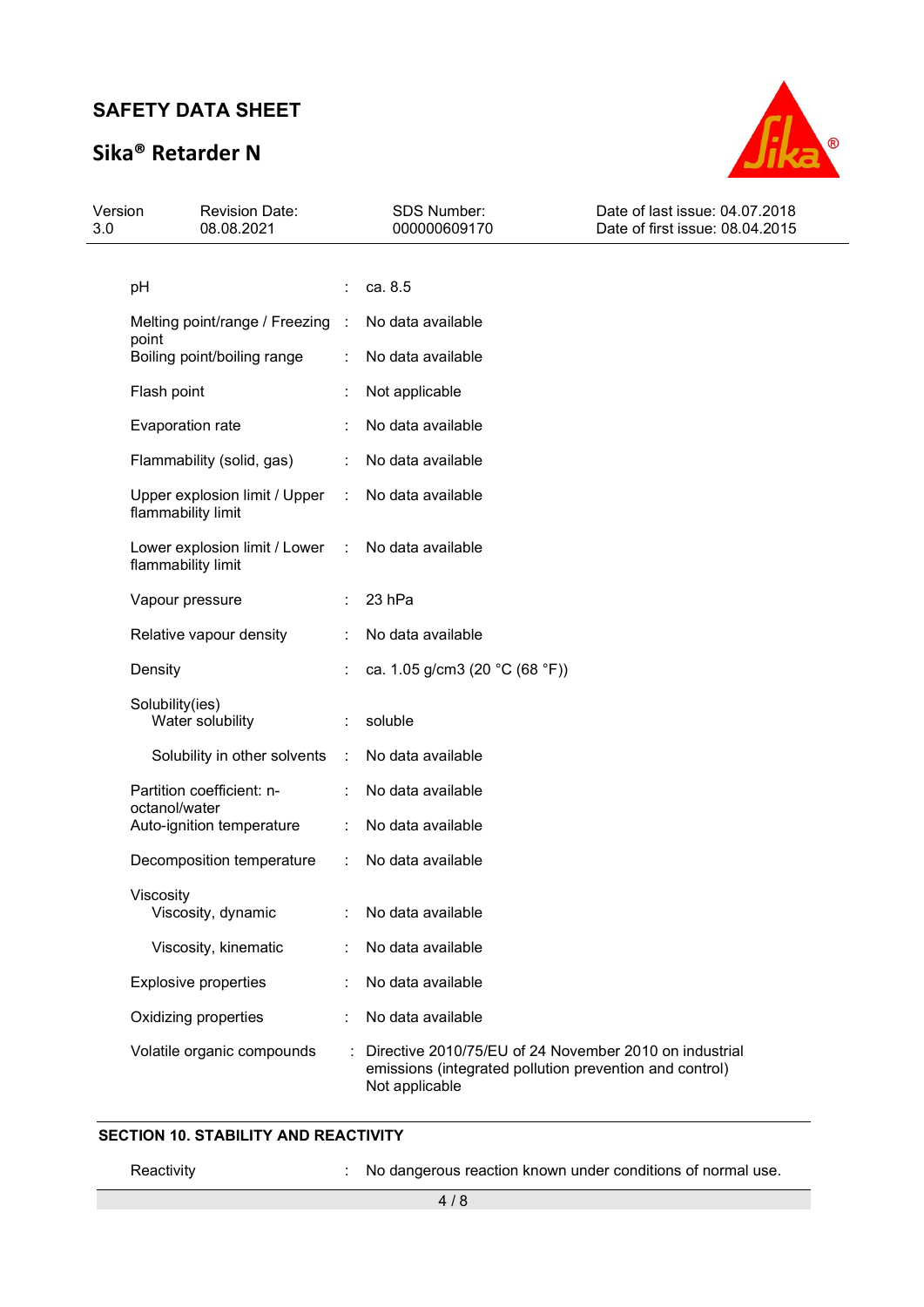# Sika® Retarder N



| Version<br>3.0 |                                                                                        | <b>Revision Date:</b><br>08.08.2021 |  | SDS Number:<br>000000609170           | Date of last issue: 04.07.2018<br>Date of first issue: 08.04.2015 |
|----------------|----------------------------------------------------------------------------------------|-------------------------------------|--|---------------------------------------|-------------------------------------------------------------------|
|                | Chemical stability<br>Possibility of hazardous reac- :<br>tions<br>Conditions to avoid |                                     |  | The product is chemically stable.     |                                                                   |
|                |                                                                                        |                                     |  |                                       |                                                                   |
|                |                                                                                        |                                     |  | No hazards to be specially mentioned. |                                                                   |
|                |                                                                                        |                                     |  | No data available                     |                                                                   |
|                | Incompatible materials                                                                 |                                     |  | see section 7.                        |                                                                   |
|                | No decomposition if stored and applied as directed.                                    |                                     |  |                                       |                                                                   |

### SECTION 11. TOXICOLOGICAL INFORMATION

### Acute toxicity

Not classified based on available information.

#### Skin corrosion/irritation

Not classified based on available information.

#### Serious eye damage/eye irritation

Not classified based on available information.

#### Respiratory or skin sensitisation

#### Skin sensitisation

Not classified based on available information.

#### Respiratory sensitisation

Not classified based on available information.

#### Chronic toxicity

#### Germ cell mutagenicity

Not classified based on available information.

#### **Carcinogenicity**

Not classified based on available information.

### Reproductive toxicity

Not classified based on available information.

### STOT - single exposure

Not classified based on available information.

## STOT - repeated exposure

Not classified based on available information.

#### Aspiration toxicity

Not classified based on available information.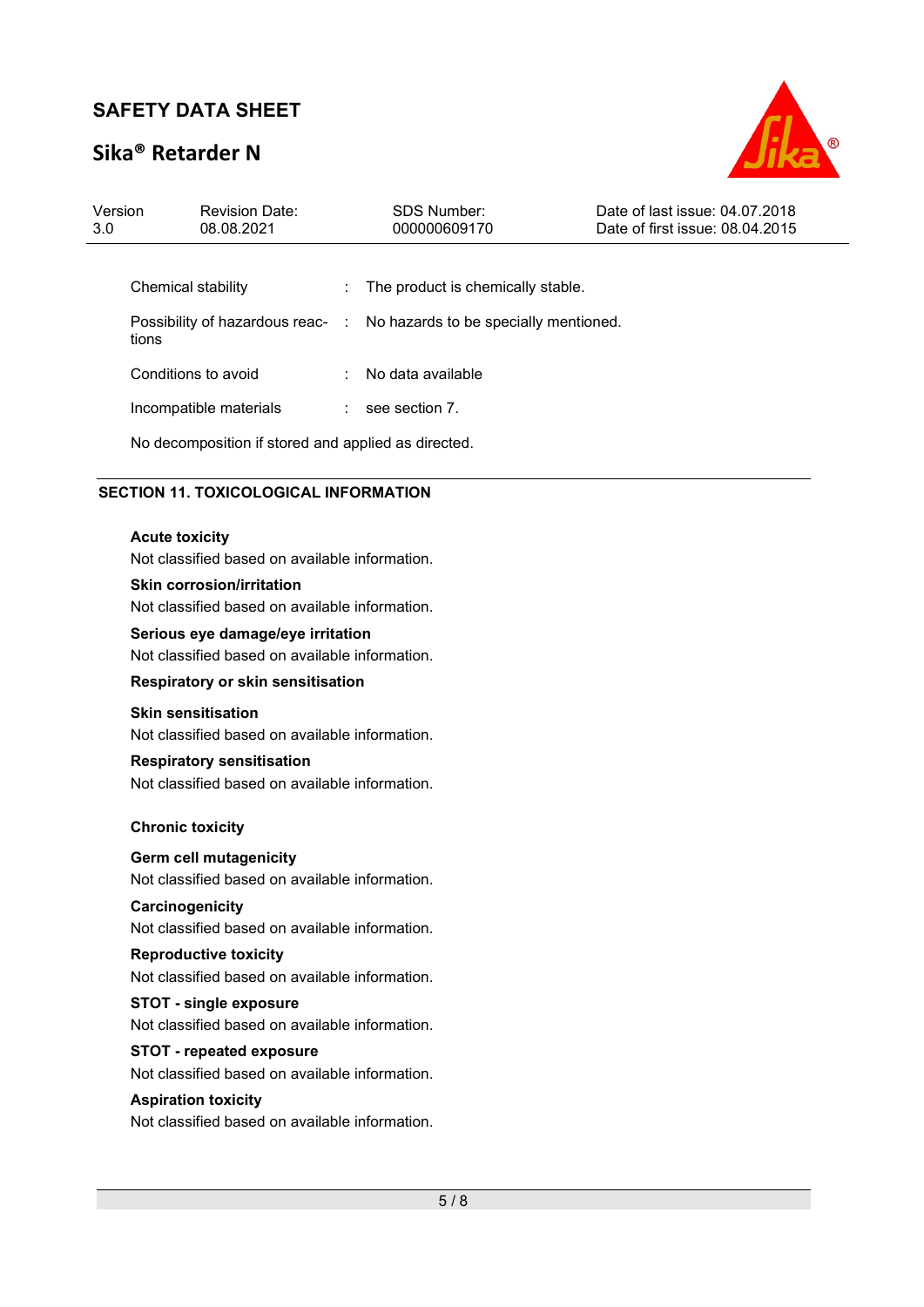# Sika® Retarder N



| Version<br>3.0  | <b>Revision Date:</b><br>08.08.2021                       | <b>SDS Number:</b><br>000000609170             | Date of last issue: 04.07.2018<br>Date of first issue: 08.04.2015 |
|-----------------|-----------------------------------------------------------|------------------------------------------------|-------------------------------------------------------------------|
|                 | <b>SECTION 12. ECOLOGICAL INFORMATION</b>                 |                                                |                                                                   |
|                 | <b>Ecotoxicity</b><br>No data available                   |                                                |                                                                   |
|                 | <b>Persistence and degradability</b><br>No data available |                                                |                                                                   |
|                 | <b>Bioaccumulative potential</b><br>No data available     |                                                |                                                                   |
|                 | <b>Mobility in soil</b><br>No data available              |                                                |                                                                   |
|                 | Other adverse effects                                     |                                                |                                                                   |
| <b>Product:</b> |                                                           |                                                |                                                                   |
| mation          | Additional ecological infor-                              | : There is no data available for this product. |                                                                   |

#### Disposal methods

| Contaminated packaging | Empty containers should be taken to an approved waste han- |
|------------------------|------------------------------------------------------------|
|                        | dling site for recycling or disposal.                      |

If potential for exposure exists refer to Section 8 for specific personal protective equipment.

### SECTION 14. TRANSPORT INFORMATION

#### International Regulations

UNRTDG Not regulated as a dangerous good

IATA-DGR Not regulated as a dangerous good

IMDG-Code Not regulated as a dangerous good

#### Transport in bulk according to Annex II of MARPOL 73/78 and the IBC Code

Not applicable for product as supplied.

### National Regulations

ADG

Not regulated as a dangerous good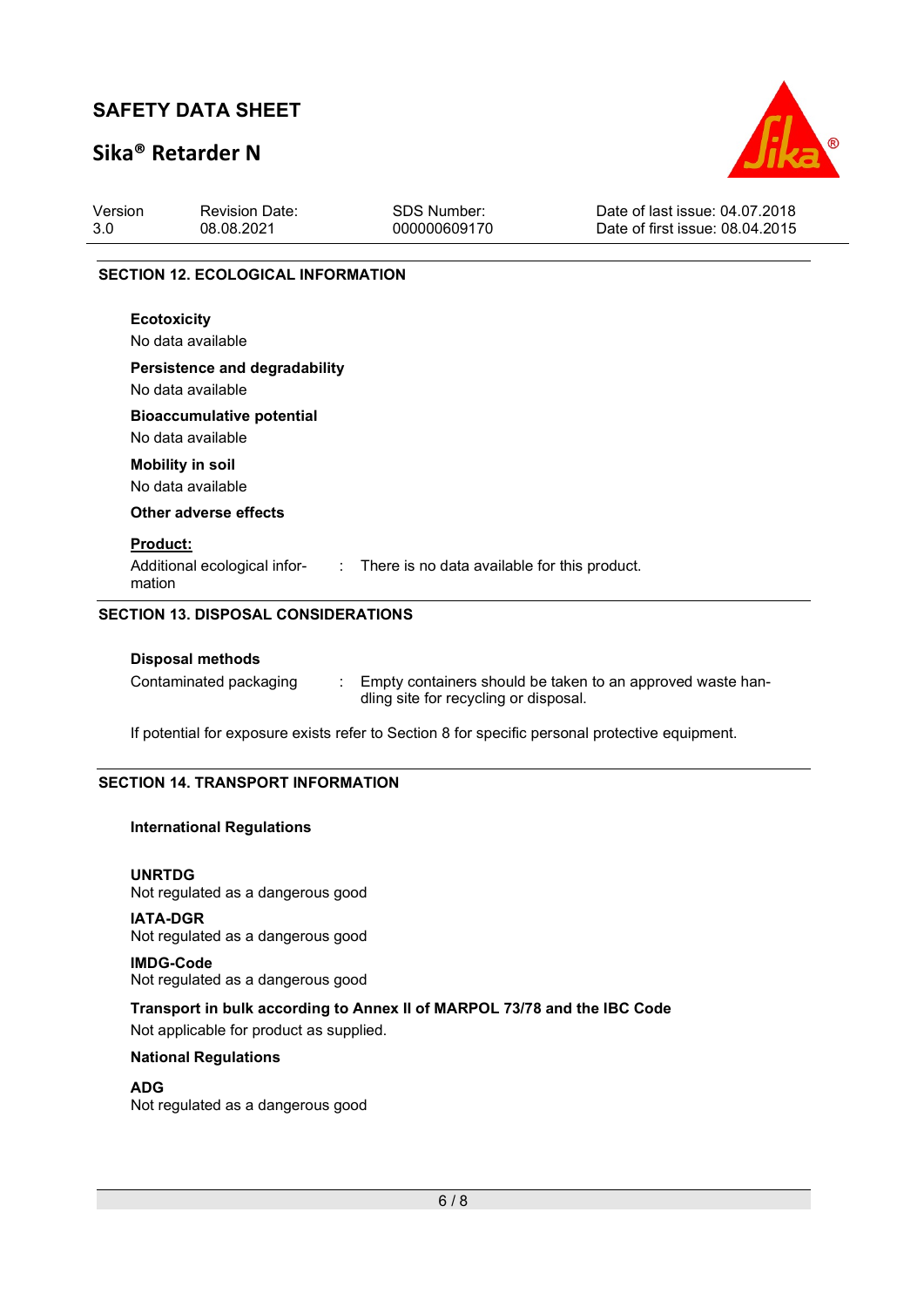## Sika® Retarder N



| Version<br>3.0                                                                                                     | <b>Revision Date:</b><br>08.08.2021                                                                                                         | SDS Number:<br>000000609170 | Date of last issue: 04.07.2018<br>Date of first issue: 08.04.2015                                                                                                                                                  |  |  |  |  |  |
|--------------------------------------------------------------------------------------------------------------------|---------------------------------------------------------------------------------------------------------------------------------------------|-----------------------------|--------------------------------------------------------------------------------------------------------------------------------------------------------------------------------------------------------------------|--|--|--|--|--|
|                                                                                                                    | <b>SECTION 15. REGULATORY INFORMATION</b>                                                                                                   |                             |                                                                                                                                                                                                                    |  |  |  |  |  |
| Safety, health and environmental regulations/legislation specific for the substance or mixture                     |                                                                                                                                             |                             |                                                                                                                                                                                                                    |  |  |  |  |  |
| Standard for the Uniform<br>: No poison schedule number allocated<br>Scheduling of Medicines and<br><b>Poisons</b> |                                                                                                                                             |                             |                                                                                                                                                                                                                    |  |  |  |  |  |
|                                                                                                                    | International Chemical Weapons Convention (CWC)<br>Schedules of Toxic Chemicals and Precursors<br><b>Prohibition/Licensing Requirements</b> |                             | Not applicable<br>There is no applicable prohibition,<br>authorisation and restricted use<br>requirements, including for carcino-<br>gens referred to in Schedule 10 of<br>the model WHS Act and Regula-<br>tions. |  |  |  |  |  |

### The components of this product are reported in the following inventories:

AIIC **AIIC EXECUTE:** On the inventory, or in compliance with the inventory

#### SECTION 16. OTHER INFORMATION

| <b>Revision Date</b><br>Date format     |  | 08.08.2021<br>dd.mm.yyyy                                                               |  |
|-----------------------------------------|--|----------------------------------------------------------------------------------------|--|
| <b>Full text of other abbreviations</b> |  |                                                                                        |  |
| ADG                                     |  | Australian Dangerous Goods Code.                                                       |  |
| <b>ADR</b>                              |  | European Agreement concerning the International Carriage of<br>Dangerous Goods by Road |  |
| CAS                                     |  | <b>Chemical Abstracts Service</b>                                                      |  |
| <b>DNEL</b>                             |  | Derived no-effect level                                                                |  |
| <b>EC50</b>                             |  | Half maximal effective concentration                                                   |  |
| <b>GHS</b>                              |  | Globally Harmonized System                                                             |  |
| <b>IATA</b>                             |  | International Air Transport Association                                                |  |
| <b>IMDG</b>                             |  | International Maritime Code for Dangerous Goods                                        |  |
| LD50                                    |  | Median lethal dosis (the amount of a material, given all at                            |  |
|                                         |  | once, which causes the death of 50% (one half) of a group of<br>test animals)          |  |
| <b>LC50</b>                             |  | Median lethal concentration (concentrations of the chemical in                         |  |
|                                         |  | air that kills 50% of the test animals during the observation<br>period)               |  |
| <b>MARPOL</b>                           |  | International Convention for the Prevention of Pollution from                          |  |
|                                         |  | Ships, 1973 as modified by the Protocol of 1978                                        |  |
| <b>OEL</b>                              |  | Occupational Exposure Limit                                                            |  |
| <b>PBT</b>                              |  | Persistent, bioaccumulative and toxic                                                  |  |
| <b>PNEC</b>                             |  | Predicted no effect concentration                                                      |  |
| <b>REACH</b>                            |  | Regulation (EC) No 1907/2006 of the European Parliament                                |  |
|                                         |  | and of the Council of 18 December 2006 concerning the Reg-                             |  |
|                                         |  | istration, Evaluation, Authorisation and Restriction of Chemi-                         |  |
|                                         |  | cals (REACH), establishing a European Chemicals Agency                                 |  |
| <b>SVHC</b>                             |  | Substances of Very High Concern                                                        |  |
|                                         |  |                                                                                        |  |